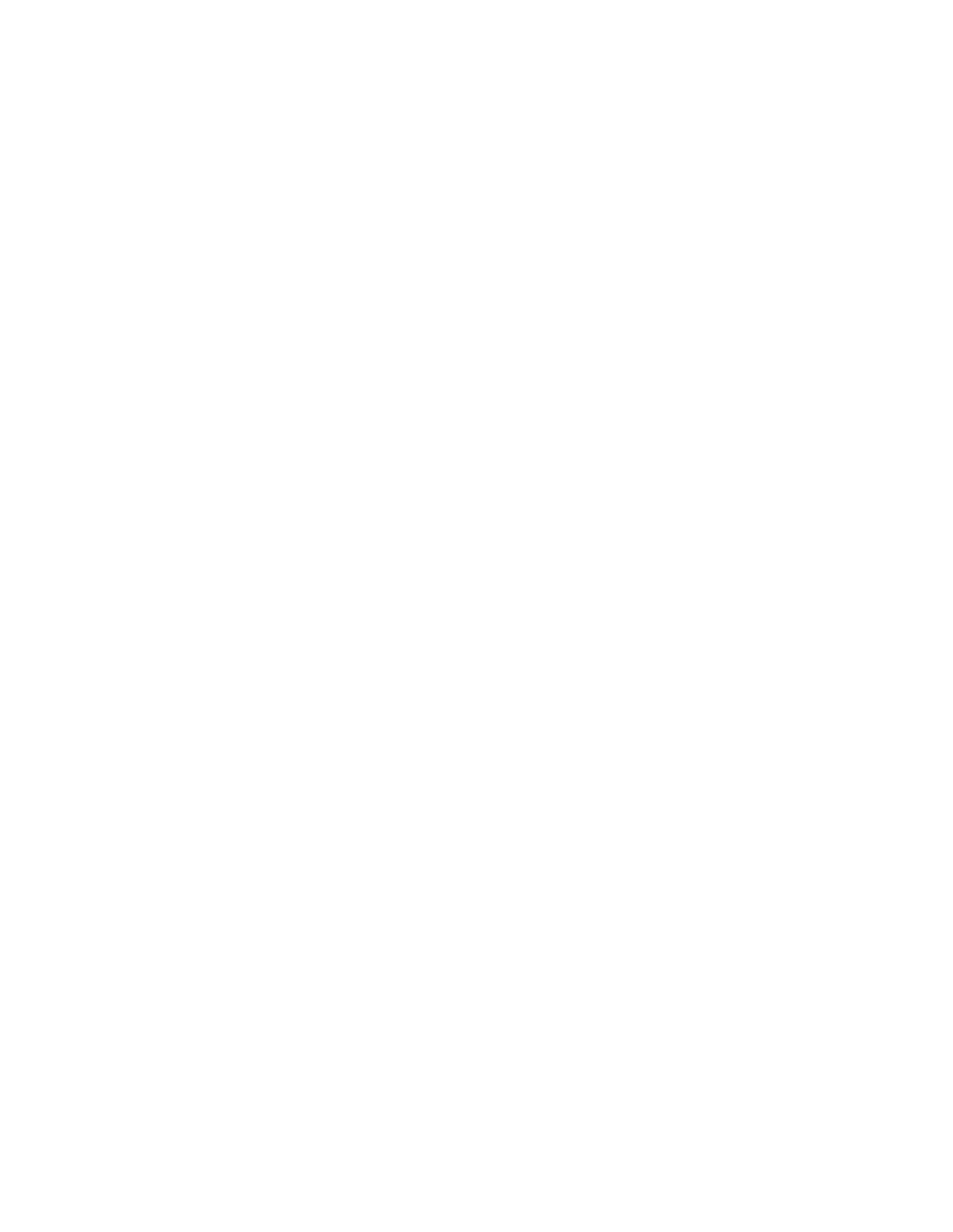and

 $a * anti(a) = anti(a) * a = neut(a)$ 

where  $neut(a)$  is not the identity element or the classical identity of the group. They call  $(a, neut(a), anti(a))$  as the neutrosophic triplet group. These neutrosophic triplets built using  $Z_n$  are always symmetric about the neutral elements. For if  $(a, neut(a), anti(a))$  is neutrosophic triplet then  $(anti(a), neut(a), a)$  there by giving a perfect symmetry of a and anti(a) about the  $neut(a)$ . The study of neutralities have been carried out by several researchers in neutrosophic algebraic structures like neutrosophic triplet rings, groups, neutrosophic quadruple vector spaces, neutrosophic semi idempotents, duplets and triplets in neutrosophic rings, neutrosophic triplet in biaglebras, neutrosophic triplet classical group and their applications, triplet loops, subgroups, cancellable semigroups and Abel-Grassman groupoids [\[2–](#page-12-0)[24\]](#page-13-0).

[\[13\]](#page-13-1) has defined a classical group structure on these neutrosophic triplet groups and has obtained several interesting properties and given open conjectures. Smarandache [\[2\]](#page-12-0) defined the Neutrosophic Extended Triplet, when the neutral element is allowed to be the classical unit element. Zhang et al has defined neutrosophic extended triplet group and have obtained several results in [\[25\]](#page-13-2). Later [\[26\]](#page-13-3) have obtained some results on neutrosophic extended triplet groups with partial order defined on it. More results about neutrosophic triplet groups and neutrosophic extended triplet groups can be found in [\[25–](#page-13-2)[32\]](#page-14-1) .

We in this paper study the very new notion of NeutroAlgebra introduced by [\[33\]](#page-14-2). Several interesting results are obtained in [\[12,](#page-13-4) [34–](#page-14-3)[36\]](#page-14-4), and they introduced Neutro BC Algebra and sub Neutro BI Algebra and so on. NeutroAlgebras and AntiAlgebras in the classical number systems were studied in [\[37\]](#page-14-5).

Here we introduce NeutroAlgebra under the usual product and sum in case of idempotents in the semigroups  $\{Z_n, \times\}$ , n a composite number,  $5 < n < \infty$ . This study is very important for all the neutrosophic triplets in  $\{Z_n, \times\}$ , happen to be contributed only by the idempotents, which are the only neutrals in  $\{Z_n, \times\}$ . We obtain NeutroAlgebras under usual + and  $\times$  in the case of neutrosophic triplet groups and neutrosophic extended triplet groups. It is pertinent to keep on record we define classical product on neutrosophic triplets, and they are classical groups under product of these triplets. This paper has six sections. Section one is introductory in nature, and basic concepts are recalled in section two. Section three obtains the existence and non-existence theorem on NeutroAlgebras under usual  $+$  or  $\times$  using neutrosophic triplet groups. In section four, a similar study is carried out in the case of neutrosophic extended triplet groups. The fifth section provides a discussion on this topic, and the final section gives the conclusions based on our study and some open conjectures which will be taken for future research by the authors.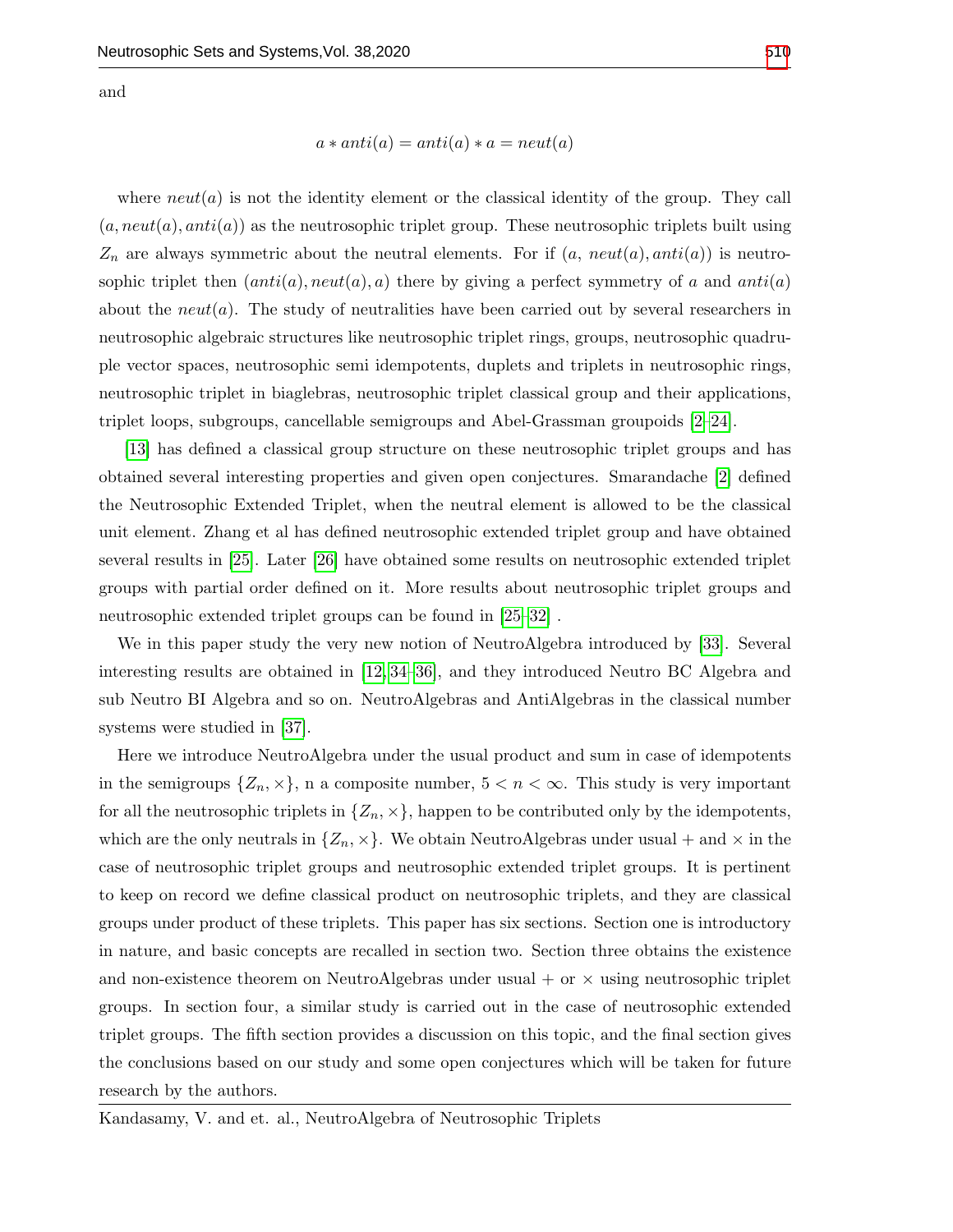### 2. Basic Concepts

Here we recall some basic definitions which is important to make this paper a self contained one.

**Definition 2.1.** Let us assume that  $N$  is an empty set and with binary operation  $*$  defined on it. N is called a neutrosophic triplet set (NTS) if for any  $a \in N$ , there exists a neutral of "a" (denoted by neut(a)), and an opposite of "a" (denoted by anti(a)) satisfying the following conditions:

$$
a * \mathit{neut}(a) = \mathit{neut}(a) * a = a
$$

$$
a * anti(a) = anti(a) * a = neut(a).
$$

And, the neutrophic triple is given by  $(a, neut(a), anti(a)).$ 

In a neutrosophic triplet set  $(N, *), a \in N$ , neut(a) and anti(a) may not be unique.

In the definition given in [\[2\]](#page-12-0), the neutral element cannot be an unit element in the usual sense, and then this restriction is removed, using the concept of a neutrosophic extended triplet in [\[26\]](#page-13-3).

The classical unit element can be regarded as a special neutral element. The notion of neutrosophic triplet groups and that of neutrosophic extended triplet groups are distinctly dealt with in this paper.

**Definition 2.2.** Let us assume that  $(N, * )$  is a neutrosophic triplet set. Then, N is called a neutrosophic triplet group, if it satisfies:

- (1) Closure Law, i.e.,  $a * b \in N$ ,  $\forall a, b \in N$ ;
- (2) Associativity, i.e.,  $(a * b) * c = a * (b * c), \forall a, b, c \in N$

A neutrosophic triplet group  $(N, *)$  is said to be commutative, if  $a * b = b * a, \forall a, b \in N$ .

Let  $\langle A \rangle$  be a concept (as in terms of attribute, idea, proposition, or theory). By the neutrosphication process, we split the non-empty space into three regions two opposite ones corresponding to  $\langle A \rangle$  and  $\langle$ anti A $\rangle$ , and one neutral (indeterminate)  $\langle$ neut A $\rangle$  (also denoted  $\langle neutron \,A \rangle$  between the opposites, which may or may not be disjoint; depending on the application, but their union equals the whole space.

A NeutroAlgebra is an algebra that has at least one neutro operation or one neutro axiom (axiom that is true for some elements, indeterminate or false for the other elements) [\[33\]](#page-14-2). A partial algebra has at the minimum one partial operation, and all its axioms are classical. Through a theorem in [\[34\]](#page-14-3), proved that NeutroAlgebra is a generalization of partial algebra, and also give illustrations of NeutroAlgebras that are not partial algebras. Boole has defined the Partial Algebra (based on Partial Function) as an algebra whole operation is partially well-defined, and partially undefined (this undefined goes under Indeterminacy with respect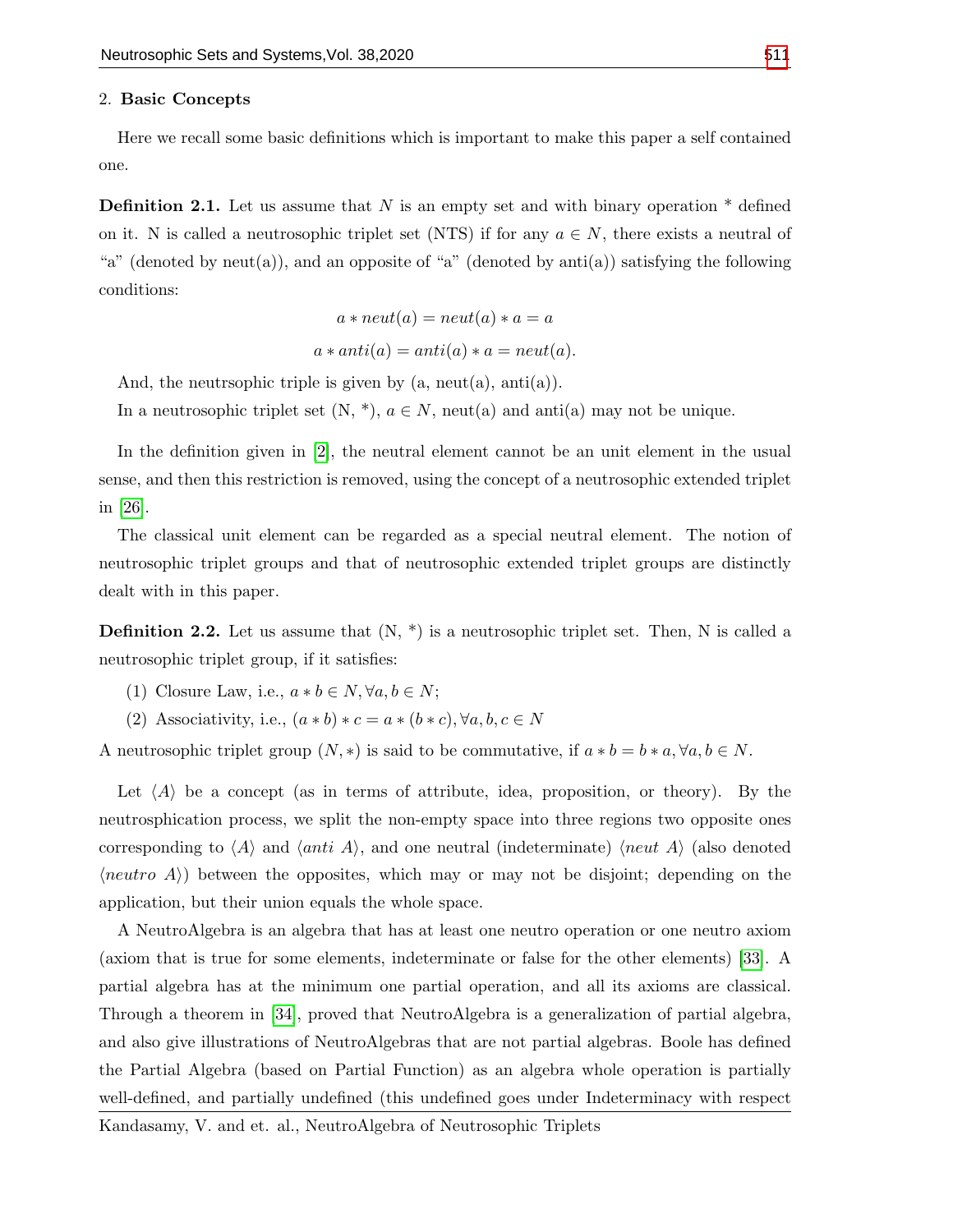to NeutroAlgebra). Therefore, a Partial Algebra (Partial Function) has some elements for which the operation is undefined (not outer-defined). Similarly an AntiAlgebra is a nonempty set that is endowed with at least one anti-operation (or anti-function) or at least one antiaxiom.

# 3. NeutroAlgebras of neutrosophic triplets using  $\{Z_n, \times\}$

Here for the first time authors build NeutroAlgebras using neutrosophic triplets group built using the modulo integers  $Z_n$ ; n a composite number. Neutrosophic triplet groups and extended neutrosophic triplet groups were studied by [\[25,](#page-13-2) [26\]](#page-13-3). First we define NeutroAlgebra using the non-trivial idempotents of  $Z_n$ , n a composite number. This study is mandatory as all the neutral elements of neutrosophic triplets build using  $Z_n$  are only the non-trivial idempotents of  $Z_n$ . Next we give the existence and non existence theorems in case of NeutroAlgebras for these neutrosophic triplet sets. We give some interesting properties about them. Further it is important to note unless several open conjectures about idempotents in  $Z_n$  given in [\[13\]](#page-13-1), are solved or some progress is made in that direction it will not be possible to completely characterize NeutroAlgebras of the neutrosophic triplet groups or extended neutrosophic triplet groups. We will be using [\[13\]](#page-13-1) to get NeutroAlgebras of idempotents and NeutroAlgebra of neutrosophic triplet sets. First we provide examples of NeutroAlgebra using subsets of the semigroup  $\{Z_n, \times\}$  and then NeutroAlgebra of idempotents in  $\{Z_n, \times\}$ .

<span id="page-3-0"></span>**Example 3.1.** Let  $S = \{Z_{15}, \times\}$  be a semigroup under product modulo 15. Now consider the subset  $A = \{5, 10, 14\} \in S$ . The Cayley table for A is given in Table [1,](#page-3-0) where outer-defined elements are denoted by od.

Table 1. Cayley Table for A

| $\times$ | 5  | 10 | 14       |
|----------|----|----|----------|
| 5        | 10 | 5  | 10       |
| $10\,$   | 5  | 10 | 5        |
| 14       | 10 | 5  | $\rm od$ |

We see the table has outer-defined elements denoted by  $od$ . So A is a NeutroAlgebra which is not a partial algebra, since the operation  $14 \times 14$  is outer-defined.  $14 \times 14 \equiv 1 \pmod{15}$ , but  $1 \notin \{5, 10, 14\}$ . Therefore Table 1 is only a NeutroAlgebra. Every subset of S need not be a NeutroAlgebra. For take  $B = \{3, 6, 9, 12\}$  a subset in S. Consider the Cayley table for B is given in Table [2.](#page-4-0)

B is not a NeutroAlgebra as every term in the cell is defined and associativity axiom is totally true..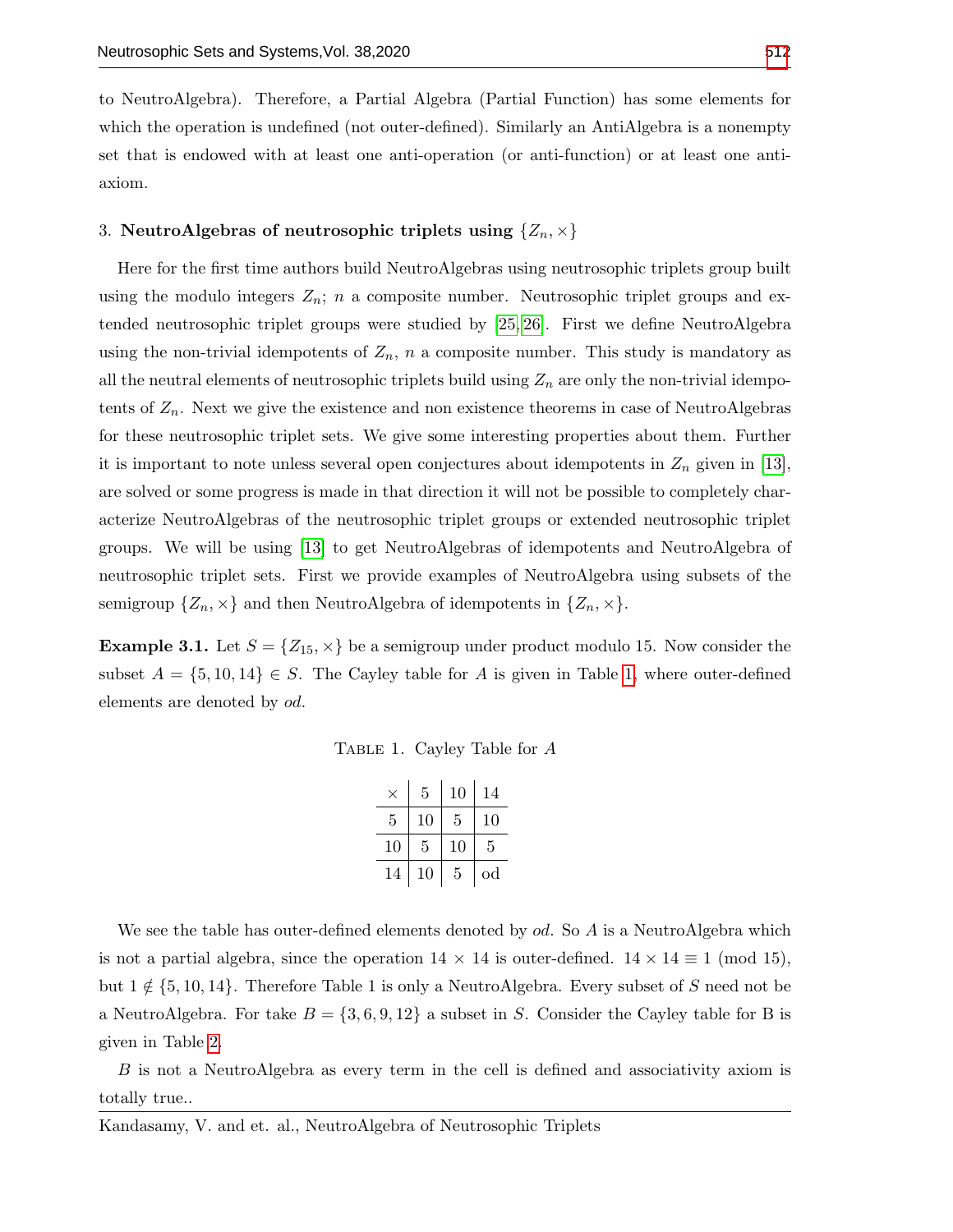| TABLE 2. Cayley Table for $B$ |  |  |  |
|-------------------------------|--|--|--|
|                               |  |  |  |

| $\times$ | 3  | 6  | 9  | 12 |
|----------|----|----|----|----|
| 3        | 9  | 3  | 12 | 6  |
| 6        | 3  | 6  | 9  | 12 |
| 9        | 12 | 9  | 6  | 3  |
| 12       | 6  | 12 | 3  | 9  |

<span id="page-4-0"></span>Clearly B is a subsemigroup of S, in fact a group under  $\times$  modulo 15 with 6 as its multiplicative identity, so  $S$  is a Smarandache semigroup [\[10\]](#page-12-1).

<span id="page-4-1"></span>Consider  $C = \{2, 7, 8\}$  a subset of S. The Cayley table for C is given in Table [3,](#page-4-1) this has every cell to be outer-defined.

| TABLE 3. Cayley Table for $C$ |  |  |  |
|-------------------------------|--|--|--|
|                               |  |  |  |

| $\times$ | 2           | 7  | 8           |
|----------|-------------|----|-------------|
| 2        | od          | od | od          |
|          | od          | od | $_{\rm od}$ |
| 8        | $_{\rm od}$ | od | od          |

So C is not a NeutroAlgebra or a subsemigroup but an AntiAlgebra since the operation  $\times$ is totally outer-defined under  $\times$  modulo 15.

Thus we can categorically put forth the following facts.

Every classical algebraic structure  $A$  with binary operations defined on it is such that any proper subset  $B$  of  $A$  with inherited operation of  $A$  falls under the three categories;

- (1) B can be a proper substructure of a stronger structure of A with the inherited operations of A.
- (2) B can only be a NeutroAlgebra, which may be a Partial Algebra, when some operation is undefined, and all other operations are well-defined and all axioms are true.
- (3) B can be an AntiAlgebra when at least one operation is totally outer-defined. or at least one axiom is totally false.

Under these circumstances if one wants to get a NeutroAlgebra which is not a partial algebra for a proper subset of a classical algebraic structure one should exploit the special axioms satisfied by them, to this end we study the property of idempotents in the semigroup  $\{Z_n, \times\}.$ 

We also in case of neutrosophic triplet group obtain a NeutroAlgebra which is not a partial algebra.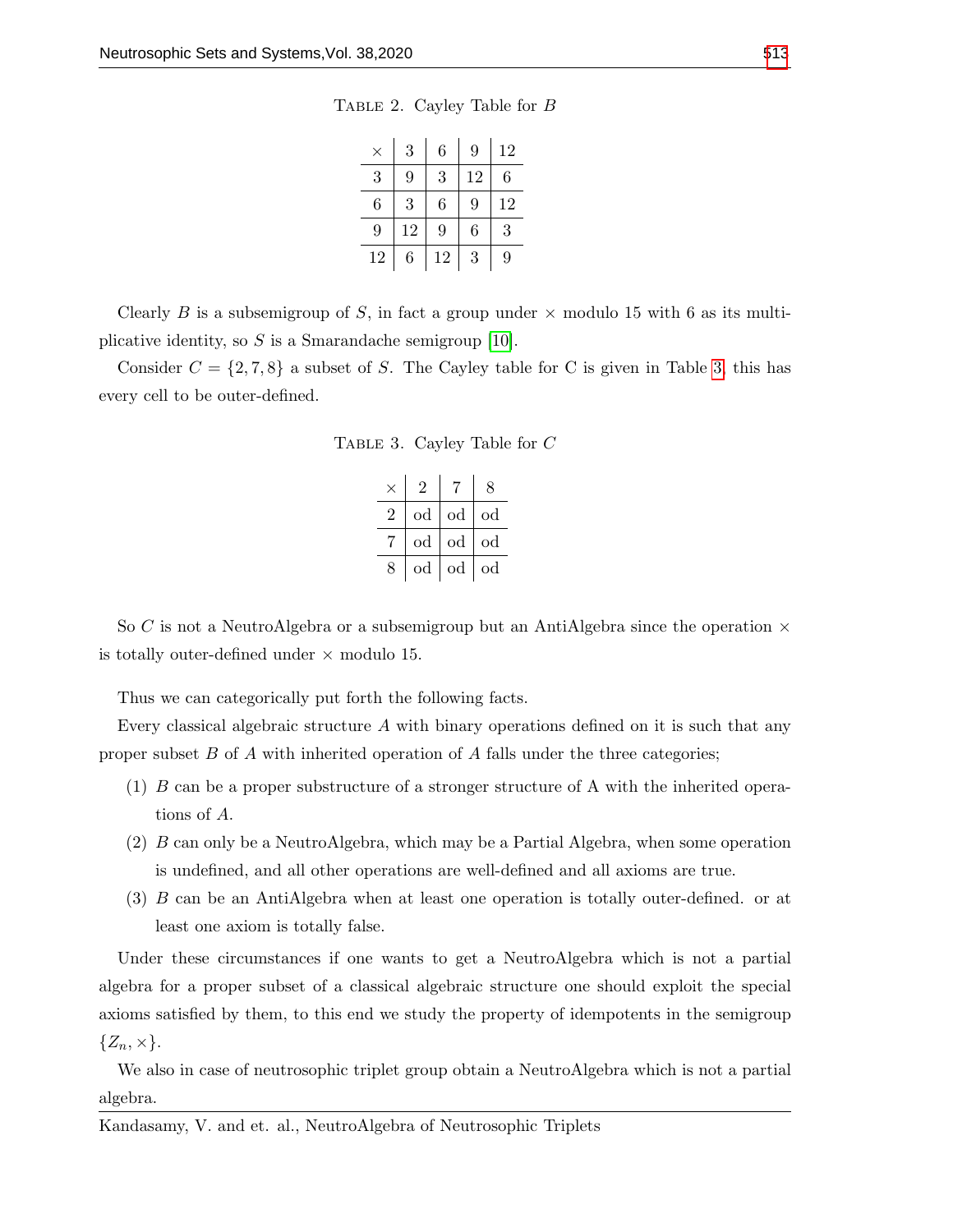First we give examples of NeutroAlgebra which are not partial algebras using idempotents of the semigroup  $S = \{Z_n, \times\}.$ 

<span id="page-5-0"></span>**Example 3.2.** Let  $S = \{Z_6, \times\}$  be the semigroup under product modulo 6. The nontrivial idempotents of S are  $V = \{3, 4\}$ . The Cayley table for V is given in Table [4,](#page-5-0)

Table 4. Cayley Table for V

| 3  | 4           |
|----|-------------|
|    | $_{\rm od}$ |
| od | 4           |

<span id="page-5-1"></span>So V is a NeutroAlgebra under  $\times$  but not a partial algebra. For the same V define operation  $+$  modulo 6, the Cayley table for V is given in Table [5](#page-5-1) and V is AntiAlgebra and not a partial algebra either.

Table 5. Cayley Table for V

$$
\begin{array}{c|c|c}\n+ & 3 & 4 \\
\hline\n3 & \text{od} & \text{od} \\
\hline\n4 & \text{od} & \text{od} \\
\end{array}
$$

<span id="page-5-2"></span>Suppose we take  $W = \{0, 1, 3, 4\}$  the collection of trivial and non trivial idempotents of S, and if we take S as a whole set but study the idempotent axiom in  $W$  we see from Table [6.](#page-5-2)

Table 6. Cayley Table for W

|   | $\Omega$       | $\mathbf{1}$ | 3 | 4 |
|---|----------------|--------------|---|---|
| 0 | $\overline{0}$ | 0            | 0 | 0 |
| 1 | $\overline{0}$ | 1            | 3 | 4 |
| 3 | $\overline{0}$ | 3            | 3 | 0 |
| 4 | 0              | 4            | 3 | 4 |

Suppose we find the Cayley table for  $W$  under  $+$  we get the Cayley table given in the following Table [7.](#page-6-0)

W itself is a NeutroAlgebra under usual  $+$  with several undefined terms. W under usual product is a subsemigroup of idempotents of S; where as S under sum of idempotents is a NeutroAlgebra which is not a partial algebra under the axiom of the property of idempotency.

Now if we take for any subset of S the axiom of idempotent property we get NeutroAlgebras which are not partial algebras.

To this effect we provide an example.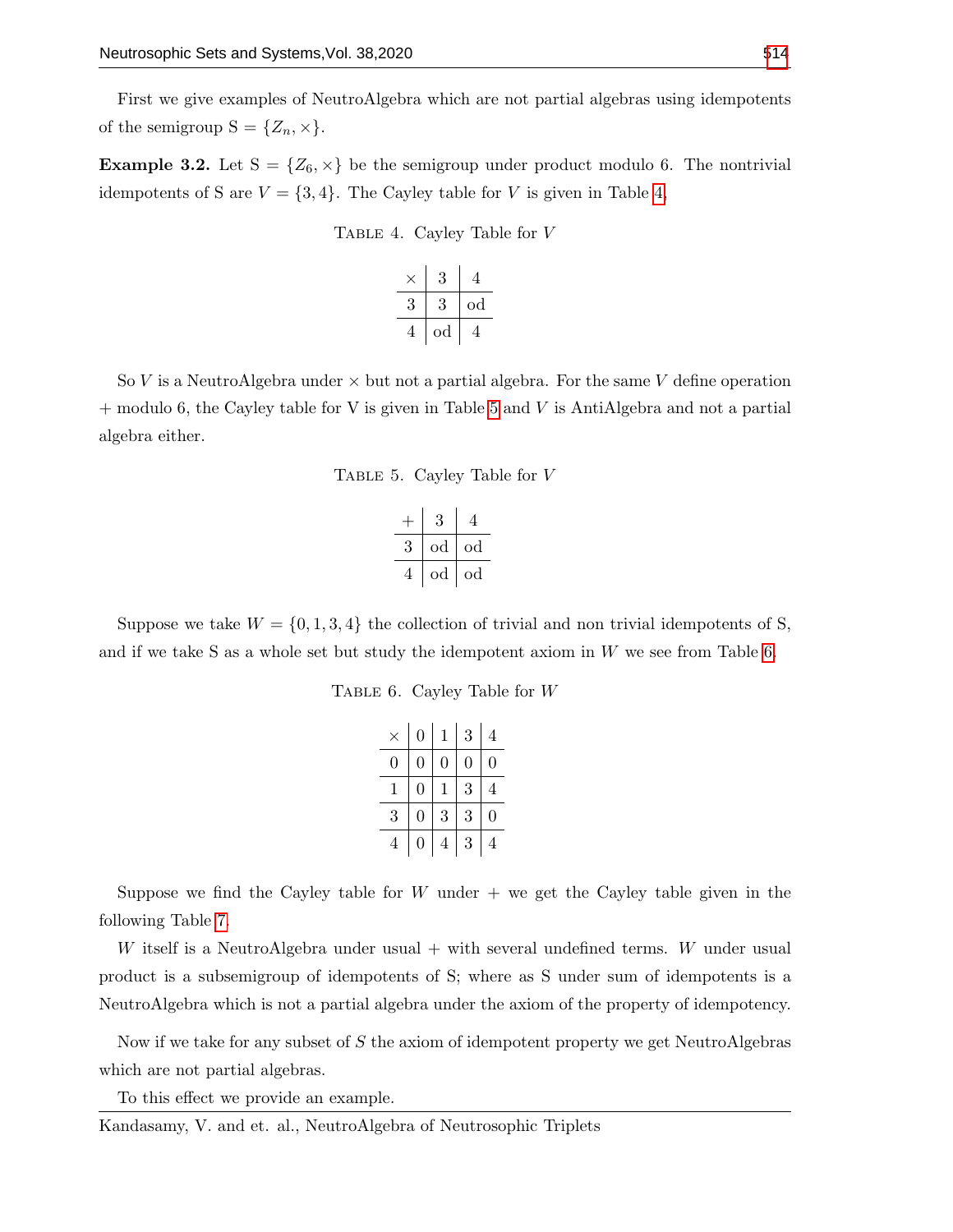Table 7. Cayley Table for W

|   | 0 |             | 3 |             |
|---|---|-------------|---|-------------|
|   | 0 |             | 3 |             |
|   |   | $_{\rm od}$ | 4 | $_{\rm od}$ |
| 3 | 3 |             | 0 |             |
| 4 | 4 | $\rm od$    |   | $_{\rm od}$ |

<span id="page-6-1"></span><span id="page-6-0"></span>**Example 3.3.** Let  $S = \{Z_{42}, \times\}$  be the semigroup under product modulo 42. The trivial and non trivial idempotents of S are  $B = \{0, 1, 7, 15, 21, 22, 28, 36\}$ . We define  $+$  modulo 42 on this set of idempotents keeping the resultant what we need is the axiom of idempotency. The Cayley table for B is given in Table [8.](#page-6-1)

Table 8. Cayley Table for B

|                | $\overline{0}$  |                                                |                 | $1 \mid 7 \mid 15 \mid 21 \mid 22 \mid 28 \mid$           |                 |                              |                                   | 36           |
|----------------|-----------------|------------------------------------------------|-----------------|-----------------------------------------------------------|-----------------|------------------------------|-----------------------------------|--------------|
| $\overline{0}$ | $\overline{0}$  | $\mathbf{1}$                                   | $7\overline{ }$ |                                                           |                 | $15 \mid 21 \mid 22 \mid 28$ |                                   | 36           |
| $\mathbf{1}$   | $\mathbf{1}$    |                                                |                 | od $\vert$ od $\vert$ od $\vert$ 22 $\vert$ od $\vert$ od |                 |                              |                                   | od           |
| 7              | 7               |                                                |                 | od   od   22   28                                         |                 |                              | od   od                           | $\mathbf{1}$ |
| 15             | 15 <sup>2</sup> |                                                |                 | od   22   od                                              | 36              |                              | $od \mid 1$                       | $\rm od$     |
| 21             |                 | $21 \mid 22 \mid 28 \mid 36 \mid$              |                 |                                                           | $\overline{0}$  | $\vert 1 \vert$              | $7\overline{ }$                   | 15           |
| 22             |                 | $22   \text{od}   \text{od}   \text{od}   1  $ |                 |                                                           |                 |                              | od  od                            | od           |
| 28             | 28              |                                                |                 | od   od   1                                               | $7\overline{ }$ | $\rm od$                     | $\vert$ od                        | 22           |
| 36             |                 | $36   \text{od}   1   \text{od}$               |                 |                                                           |                 |                              | $15   \text{od}   22   \text{od}$ |              |
|                |                 |                                                |                 |                                                           |                 |                              |                                   |              |

Thus B is a NeutroAlgebra which is not a partial algebra under the axiom of idempotency. Thus we have a large class of NeutroAlgebras which are not partial algebras.

As the main theme of this paper is study of neutrosophic triplets using modulo integers  $\{Z_n, \times\}$  and prove the existence theorem and non-existence theorem of NeutroAlgebra of neutrosophic triplet groups.

In view of all these we have the following existence theorem of NeutroAlgebra of neutrosophic triplets.

**Theorem 3.4.** Let  $S = \{Z_n, \times\}$ , n not a prime,  $5 < n < \infty$ . Let V be the collection of all non trivial idempotents that is all neutrals of S, where 0 and 1 are not in S. Then V under product is a NeutroAlgebra of triplets.

*Proof.* Let  $W = \{w_1, w_2, \ldots, w_t\}$  be the non trivial idempotents of S. It is proved in [\[13\]](#page-13-1) that if  $W_i$  is the set of all neutrosophic triplets of a non trivial idempotent  $w_i$  in S which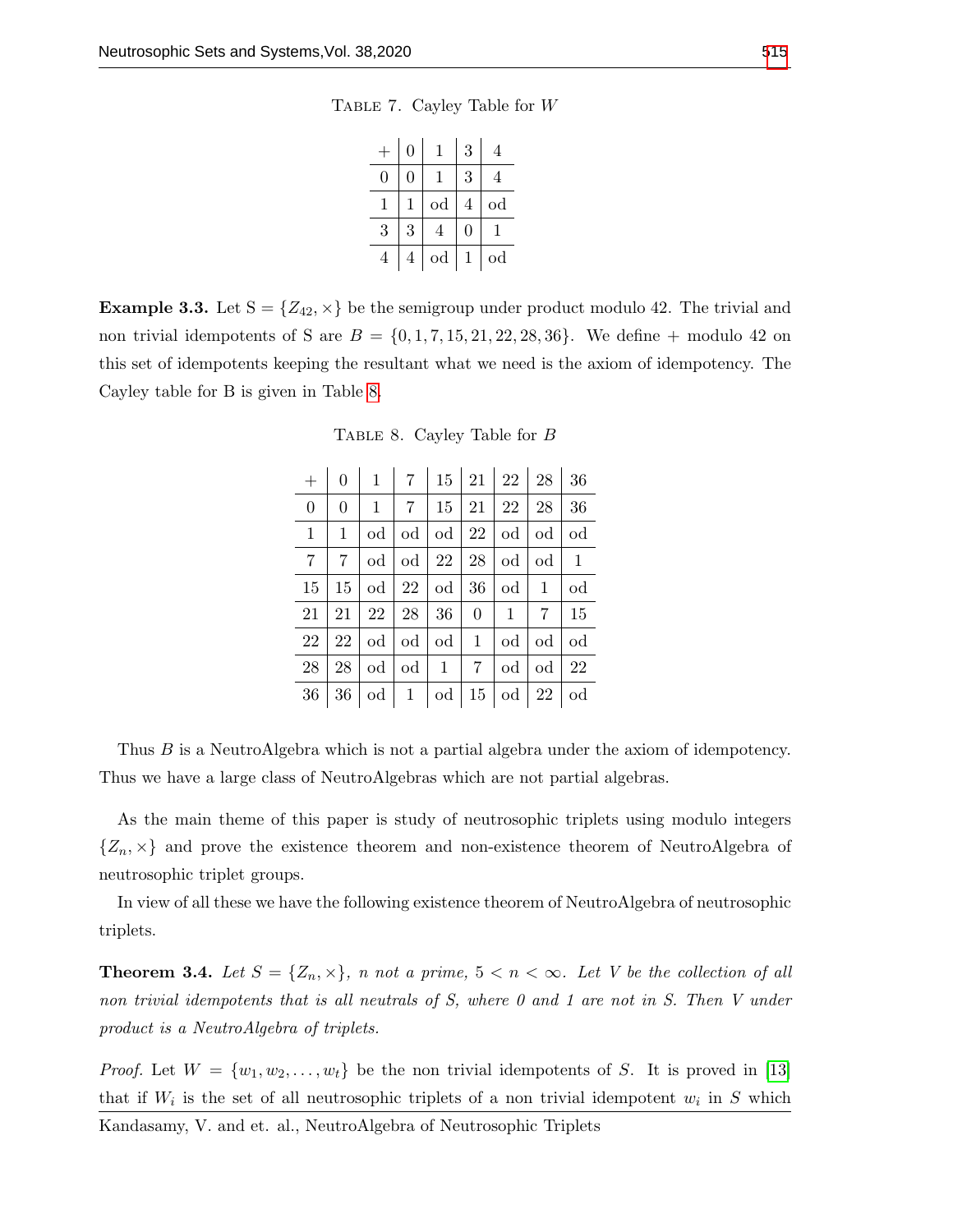serves as the neutral for the collection  $W_i$  then  $\{W_i, \times\}$  is a neutrosophic triplet classical group under usual product and i varies over all neutrals;  $1 \leq i \leq t$ . If V is the collection of all neutrosophic triplets (this  $V$  will include all  $W_i$  for different neutrals or non trivial idempotents in S), associated with  $S = \{Z_n, \times\}$ ; then V is not closed under usual product [\[13\]](#page-13-1) and there are many undefined elements under usual product so  $V$  is a NeutroAlgebra of neutrosophic triplets. Hence the claim.  $\Box$ 

In view of this we have the following partial non existence theorem of NeutroAlgebra of neutrosophic triplets under + for  $Z_{np}$  where  $n = 2, 3$  and 4 for some values of P provided in the Tables 9, 10 and 11. We have for  $Z_n$ , n a product of more than two primes can have NeutroAlgebra of neutrosophic triplets under +.

**Theorem 3.5.** Let  $S = \{Z_{np}, \times\}$ ; where  $n = 2$ , 3 and 4, (p a specific prime and np is not a square of a prime, prime values refer Tables [9,](#page-7-0) [10,](#page-8-0) and [11\)](#page-8-1) be a semigroup under product modulo np. If V denotes the collection of all idempotents associated with the non trivial idempotents of  $Z_{np}$  then  $\{V, +\}$  is never a NeutroAlgebra of triplets for  $n = 2$ , 3 and 4.

<span id="page-7-0"></span>*Proof.* Recall from [\[13\]](#page-13-1) that there are two idempotents in all the three cases when  $n = 2p$  or  $3p$  or  $4p$  given in Tables [9,](#page-7-0) [10](#page-8-0) and [11.](#page-8-1)  $\Box$ 

| S.no | $Z_{2p}$ | p  | $p+1$ |
|------|----------|----|-------|
| 1    | $Z_6$    | 3  | 4     |
| 2    | $Z_{10}$ | 5  | 6     |
| 3    | $Z_{14}$ | 7  | 8     |
| 4    | $Z_{22}$ | 11 | 12    |
| 5    | $Z_{26}$ | 13 | 14    |
| 6    | $Z_{34}$ | 17 | 18    |
| 7    | $Z_{38}$ | 19 | 20    |
| 8    | $Z_{46}$ | 23 | 24    |
| 9    | $Z_{58}$ | 29 | 30    |

TABLE 9. Idempotent table for  $Z_{2p}$ 

We see any sum of the idempotents is 1 and product is 0.

Here in  $Z_{3p}$  and  $Z_{4p}$  also sum of idempotents is 1 and that product is 0. Tables are provided for them [\[13\]](#page-13-1). In case of 2p the nontrivial idempotents are p and  $p + 1$ , clearly under sum this is a set. Thus we have proved the non-existence of NeutroAlgebra of idempotents under '+'.

To this effect first provide an example.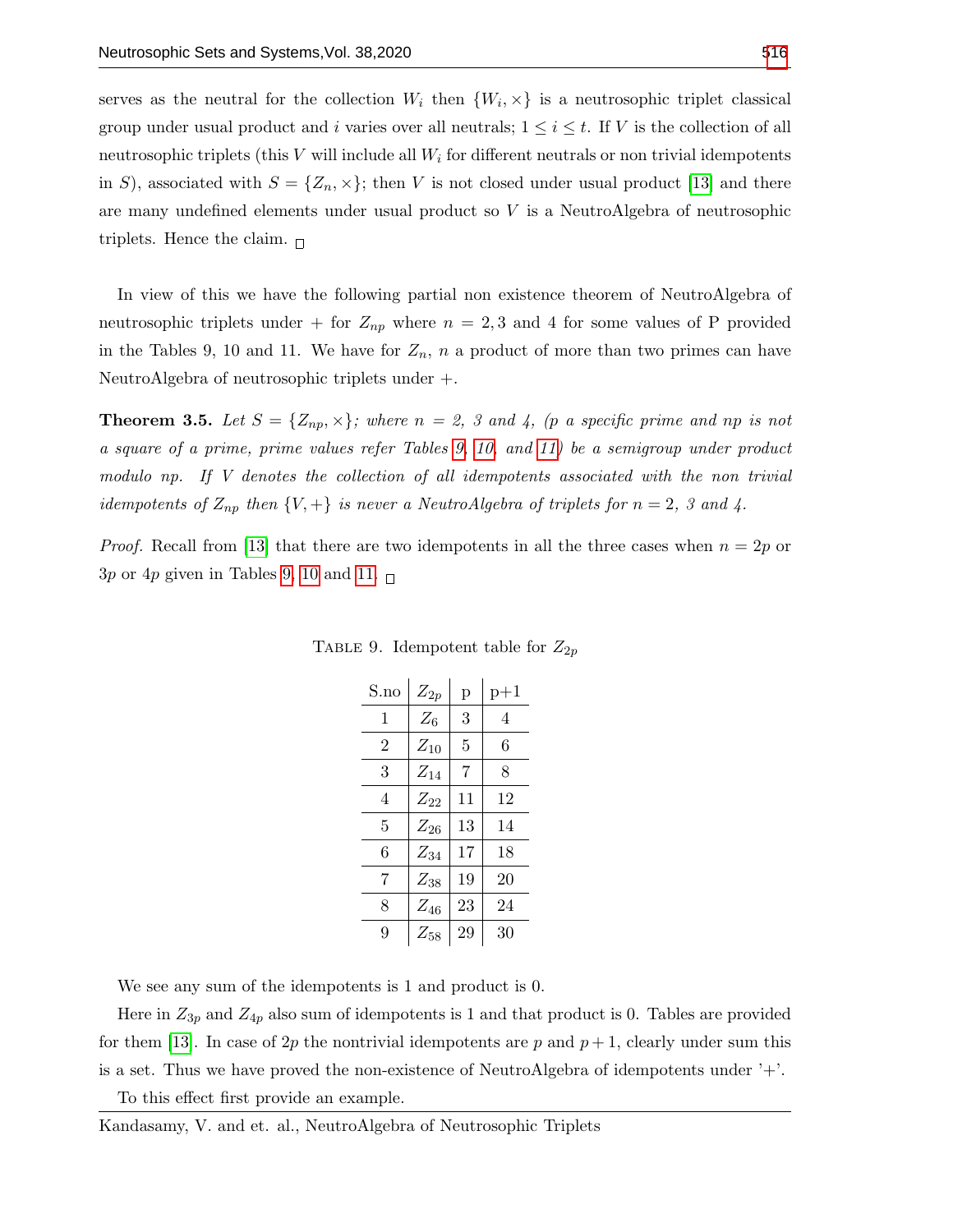<span id="page-8-0"></span>

| S. No. $\mid Z_{3p}$ |             | $\mathbf{p}$ | $p+1 2p$ |     | $2p + 1$ |
|----------------------|-------------|--------------|----------|-----|----------|
| 1                    | $Z_{15}$    |              | 6        | 10  |          |
| $\sqrt{2}$           | $Z_{21}$    | 7            |          |     | 15       |
| 3                    | $Z_{33}$    |              | 12       | 22  |          |
| $\overline{4}$       | $Z_{39}$    | 13           |          |     | 27       |
| $\overline{5}$       | $Z_{51}$    |              | 18       | 34  |          |
| $\overline{7}$       | $Z_{57}$    | 19           |          |     | 39       |
| 8                    | $Z_{69}$    |              | 24       | 46  |          |
| 9                    | $Z_{159}$ - |              | 54       | 106 |          |

TABLE 10. Idempotent table for  $Z_{3p}$ 

TABLE 11. Idempotent table for  $Z_{4p}$ 

<span id="page-8-1"></span>

| S. No. $\mid Z_{4p}$ |                   | $\mathfrak{p}$ | $p+1$ | 3p     | $3p + 1$ |
|----------------------|-------------------|----------------|-------|--------|----------|
| $\mathbf{1}$         | $Z_{12}$          |                | 4     | 9      |          |
| $\overline{2}$       | $\mathbb{Z}_{20}$ | 5              |       |        | 16       |
| 3                    | $Z_{28}$          |                | 8     | $21\,$ |          |
| $\overline{4}$       | $Z_{44}$          |                | 12    | 33     |          |
| $\overline{5}$       | $Z_{52}$          | 13             |       |        | 40       |
| $6\phantom{.}6$      | $Z_{76}$          |                | 20    | 57     |          |
| $\overline{7}$       | $Z_{212}$         | 53             |       |        | 160      |
| 8                    | $Z_{388}$         | 97             |       |        | 292      |
| 9                    | $Z_{332}$         |                | 84    | 249    |          |

<span id="page-8-2"></span>**Example 3.6.** Consider the semigroup  $S = \{Z_{10}, \times\}$ . The nontrivial idempotents of S which contribute to the neutrosophic triplet set are;  $\{6, 5\}$  in  $Z_{10}$ . Consider the neutrosophic triplet set  $V = \{(5, 5, 5), (6, 6, 6), (8, 6, 2), (2, 6, 8), (4, 6, 4)\}.$  It is proved  $V \setminus \{(5, 5, 5)\}\$ is a neutrosophic triplet classical group under  $\times$  [\[13\]](#page-13-1). Now the Cayley table of V under usual product  $\times$  is given in Table [12.](#page-8-2)

Table 12. Cayley Table for V

| $\times$ | (5,5,5) | (6,6,6) | (8,6,2)                                 | (2,6,8) | (4,6,4) |
|----------|---------|---------|-----------------------------------------|---------|---------|
| (5,5,5)  | (5,5,5) | od      | od                                      | od      | od      |
| (6,6,6)  | od      | (6,6,6) | (8,6,2)                                 | (2,6,8) | (4,6,4) |
| (8,6,2)  | od      | (8,6,2) | (4,6,4)                                 | (6,6,6) | (2,6,8) |
| (2,6,8)  | od      | (2,6,8) | (6,6,6)                                 | (4,6,4) | (8,6,2) |
| (4,6,4)  | od      |         | $(4,6,4)$ $(2,6,8)$ $(8,6,2)$ $(6,6,6)$ |         |         |

Kandasamy, V. and et. al., NeutroAlgebra of Neutrosophic Triplets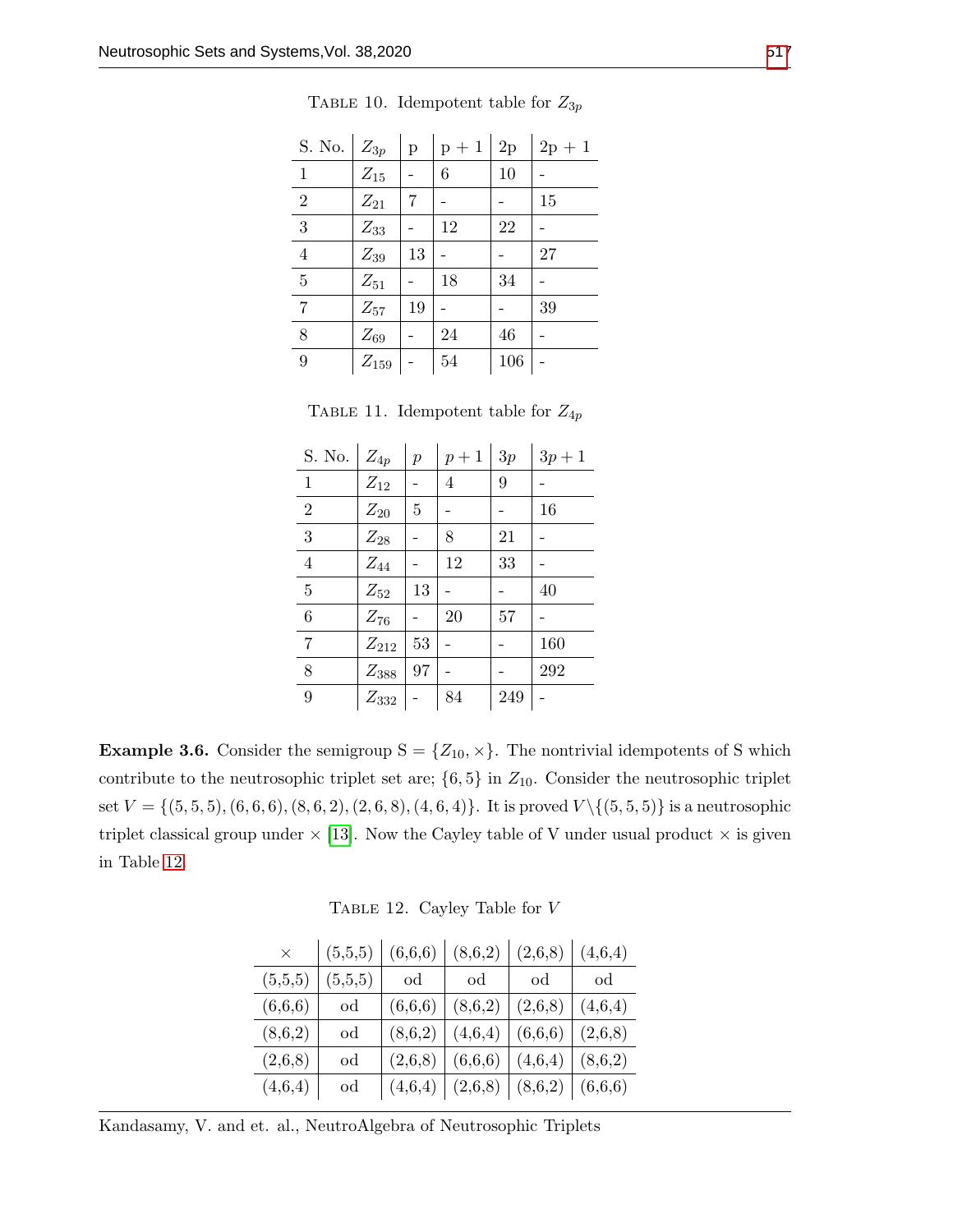<span id="page-9-0"></span>Clearly V is a NeutroAlgebra under usual product and not a partial algebra. Since we have not included the neutrals that is non trivial idempotents like 0 and 1 we have this to be only a NeutroAlgebra of triplets.

|         | (5,5,5) | (6,6,6) | (8,6,2) | (2,6,8) | (4,6,4) |
|---------|---------|---------|---------|---------|---------|
| (5,5,5) | od      | od      | od      | od      | od      |
| (6,6,6) | od      | od      | od      | od      | od      |
| (8,6,2) | od      | od      | od      | od      | od      |
| (2,6,8) | od      | od      | od      | od      | od      |
| (4,6,4) | od      | od      | od      | od      | od      |

Table 13. Cayley Table for V

Thus the neutrosophic triplets collection yields only a set under addition where no pair of neutrosophic triplets gives under sum a neutrosophic triplet. Hence our claim no NeutroAlgebra neutrosophic triplets under addition. So  $V$  in Table [13](#page-9-0) is an AntiAlgebra. Likewise the cases 3p and 4p from tables.

So if we include the non trivial idempotents 0 and 1 then we can get NeutroAlgebra of idempotents under + which is carried out in the following section.

**Example 3.7.** Consider the semigroup  $S = \{Z_{105}, \times\}$  under  $\times$  modulo 105. The non trivial idempotents are  $V = \{15, 21, 36, 70, 85, 91\}$ . Let M be the collection of all neutrosophic triplets using the idempotents in V. M contains elements say  $\{ (15, 15, 15), (21, 21, 21), (36, 36, 36),$  $(30, 15, 60), (51, 36, 81)$ , from the Cayley table of M under  $+$  we see there are some undefined terms also given in Table [14.](#page-9-1)

<span id="page-9-1"></span>

| $^{+}$       | (15, 15, 15) | (21, 21, 21) | (36, 36, 36) | (30, 15, 60) | (51, 36, 81) |
|--------------|--------------|--------------|--------------|--------------|--------------|
| (15, 15, 15) | od           | (36, 36, 36) | od           | od           | od           |
| (21,21,21)   | (36, 36, 36) | od           | od           | (51, 36, 81) | od           |
| (36,36,36)   | od           | od           | od           | od           | od           |
| (30, 15, 60) | od           | (51, 36, 81) | od           | od           | od           |
| (51, 36, 81) | od           | od           | od           | od           | od           |

Table 14. Cayley Table for M

Hence we have a NeutroAlgebra of neutrosophic triplets under +.

We propose some open problems in this regard in the final section of this paper.

Now we find ways to get NeutroAlgebra of neutrosophic triplets under +. The possibility is by using extended neutrosophic triplets group we can have for all  $Z_n$ , n any composite number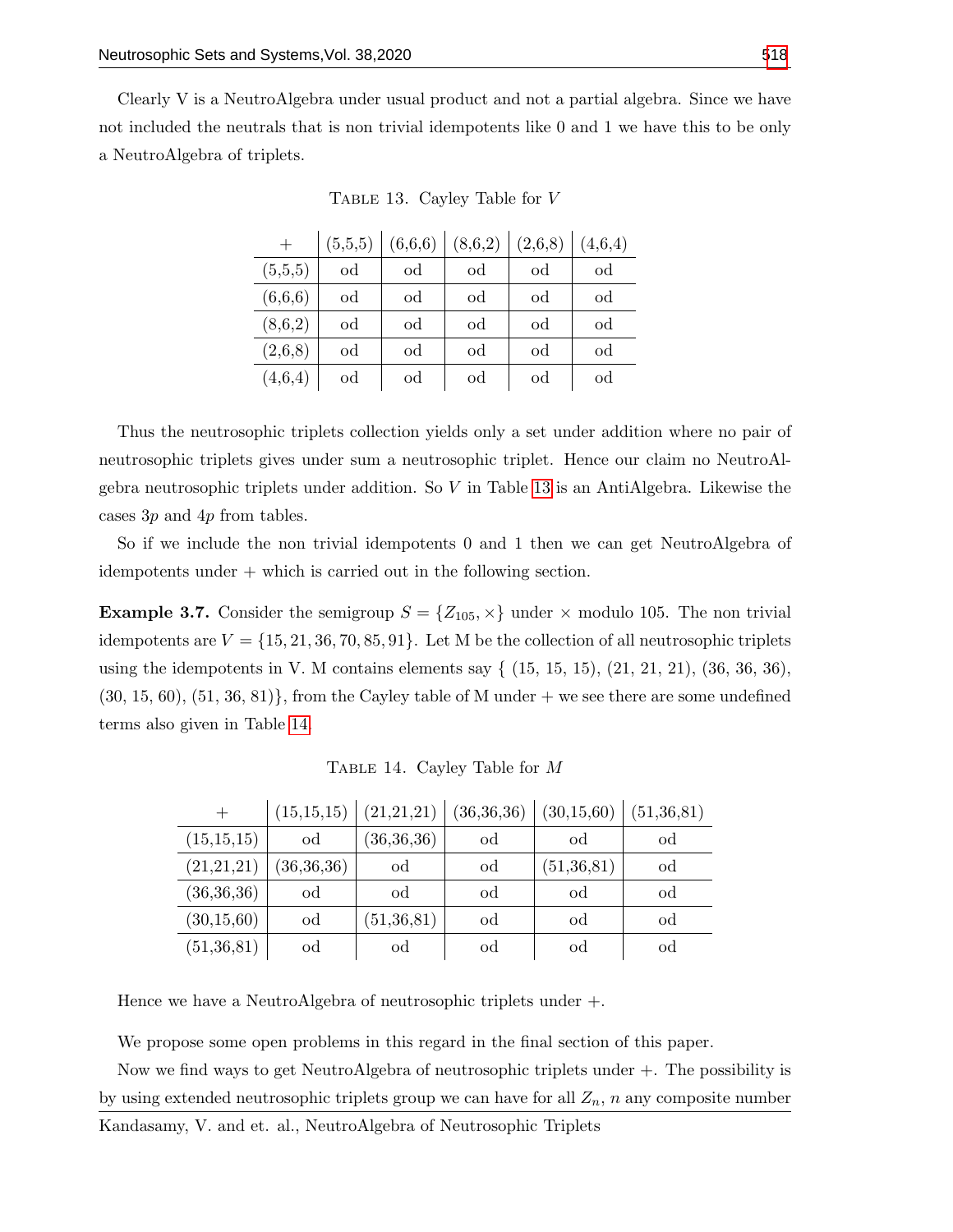NeutroAlgebra of neutrosophic triplets under +. Unless the conjectures proposed in [\[13\]](#page-13-1) is solved complete characterization is not possible, only partial results and examples to that effect are possible.

In the following section we discuss NeutroAlgebra of extended neutrosophic triplet sets.

# 4. NeutroAlgebra of extended neutrosophic triplets using  $\{Z_n, \times\}$

In this section we prove the existence of NeutroAlgebra of extended neutrosophic triplets using  $\{Z_n, \times\}$ , for more about extended neutrosophic triplets refer [\[2,](#page-12-0) [26\]](#page-13-3) under both + and  $\times$ . Throughout this section we assume the collection of idempotents contains both the trivial idempotents 1 and 0. It is thus mandatory the neutrosophic triplet set collection contains (0, 0, 0) and  $(1, 1, 1)$  apart from the neutrosophic triplets of the form  $(a, 1, \text{anti } a = \text{inverse of})$ a), where a is in  $Z_n$  which has inverse in  $Z_n$ .

We first prove the collection of all trivial and non trivial idempotents in  $Z_n$  is a NeutroAlgebra under  $+$  and also under  $\times$ .

**Theorem 4.1.** Let  $S = \{Z_n, \times\}$  be the semigroup under product modulo  $n, 5 < n < \infty$ . Let  $V = \{Collection of all idempotents in Z_n including 0 and 1 \}.$ 

- (1)  $V \setminus \{0,1\}$  is a NeutroAlgebra of idempotents under  $\times$  modulo n.
- (2) V is a NeutroAlgebra of idempotents under  $+$  mod n.

*Proof.* Consider  $V \setminus \{0,1\}$  for every x in  $V \setminus \{1,0\}$  is such that  $x \times x = x$ , so  $V \setminus \{1,0\}$  is a NeutroAlgebra under  $\times$ . Hence (1) is true.

Proof of (2): To show V is a NeutroAlgebra of idempotents under  $+$ . Since 0 is in V we have for every  $x \in V$ ;  $0 + x = x$  is in V, however we do not in general have the sum of two idempotents to be an idempotent. For instance  $1 + 1 = 2$  is not an idempotent so  $(V, +)$  has undefined elements, hence undefined. Thus (2) is proved.  $\Box$ 

We provide an example to this effect.

**Example 4.2.** Let  $S = \{Z_{10}, n, \times\}$  be the semigroup under  $\times$  modulo 10. The trivial and non trivial idempotents are  $V = \{0, 1, 5, 6\}$ . It is easily verified V is a NeutroAlgebra under +, for  $6 + 6 = 2$  modulo 10. However V is not a NeutroAlgebra under  $\times$ , but  $V \setminus \{0,1\}$ is a NeutroAlgebra under  $\times$  modulo 10. For  $6 + 5 = 1$  modulo 10, so  $V \setminus \{1, 0\}$  is a NeutroAlgebra.

Now the neutrosophic triplets of S associated with the idempotents V are  $N = \{ (0, 0, 0),$  $(1, 1, 1), (5, 1, 5), (3, 1, 7), (7, 1, 3), (5, 5, 5), (6, 6, 6), (4, 6, 4), (2, 6, 8)$  and  $(8, 6, 2)$  }. We see N under + is a NeutroAlgebra, for  $(1, 1, 1) + (7, 1, 3) = (8, 2, 4)$  is not in N. N is not a NeutroAlgebra under +. But  $N \setminus \{ (0, 0, 0), (1, 1, 1), (5, 1, 5), (3, 1, 7), (7, 1, 3) \} = W$ neutrosophic triplets formed by the non trivial idempotents 5 and 6 is a NeutroAlgebra as (5,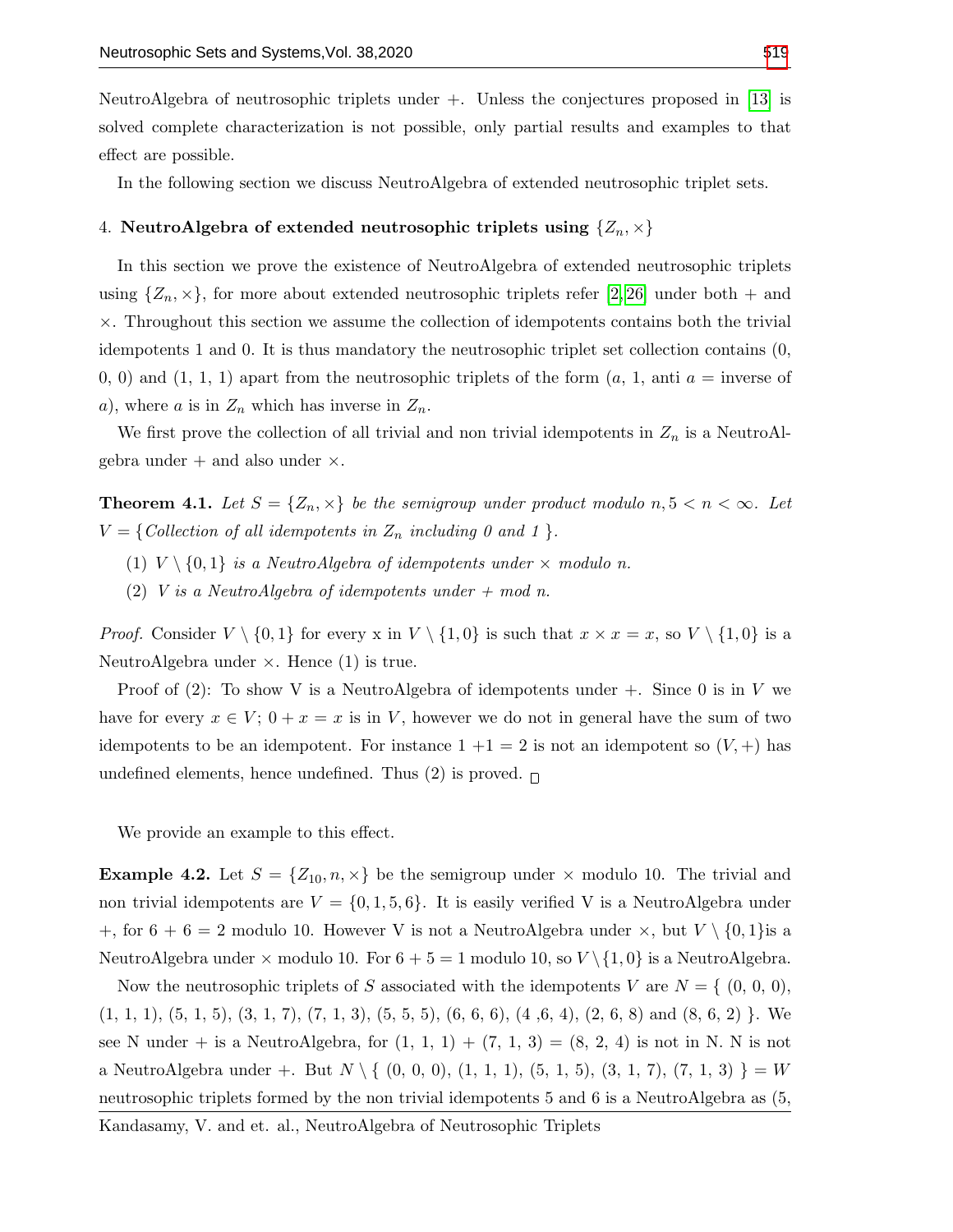5, 5)  $\times$  (2, 6, 8) = (0, 0, 0) which is not in W. Hence the claim. If  $\{(0,0,0)\}\)$  is added, then the set V becomes a NeutroAlgebra under  $+$ .

| $^{+}$    | (0, 0, 0) | (5,5,5)     | (6,6,6) | (8,6,2) | (2,6,8) | (4,6,4) |
|-----------|-----------|-------------|---------|---------|---------|---------|
| (0, 0, 0) | (0, 0, 0) | (5,5,5)     | (6,6,6) | (8,6,2) | (2,6,8) | (4,6,4) |
| (5,5,5)   | (5,5,5)   | od          | od      | od      | od      | od      |
| (6,6,6)   | (6,6,6)   | od          | od      | od      | od      | od      |
| (8,6,2)   | (8,6,2)   | od          | od      | od      | od      | od      |
| (2,6,8)   | (2,6,8)   | od          | od      | od      | od      | od      |
| (4,6,4)   | (4,6,4)   | $_{\rm od}$ | od      | od      | od      | od      |

Table 15. Cayley Table for V

**Theorem 4.3.** Let  $S = \{Z_n, \times\}$  be a semigroup under  $\times$  modulo n, where n is not a prime and  $5 < n < \infty$ . Let  $N = \{collection of all extended neutrosophic triplet set including (0, 0, 0)$ 0), and all neutrosophic triplets associated with the trivial idempotent  $1$ .

- (1) N is a NeutroAlgebra under  $+$  of extended neutrosophic triplets set.
- (2)  $N \setminus \{(0,0,0)\}\$ is a NeutroAlgebra of extended neutrosophic triplet set under product modulo n.

*Proof.* Let N be the collection of all extended neutrosophic triplets including  $(0, 0, 0)$  and  $(1, 0, 0)$ 1, 1) and other triplets associated with the neutral 1.

Proof of  $(1)$ : In the case extended triplet N we see sum of two idempotents need not be idempotent for  $(1, 1, 1) + (1, 1, 1) = (2, 2, 2)$  is not in N, hence N is the NeutroAlgebra of extended neutrosophic triplets which is not a partial algebra as the axiom of neutrosophic triplets is not satisfied.

Proof of (2): Consider  $N \setminus \{(0, 0, 0)\}$ . Clearly in general the product of any two idempotents is not an idempotent in  $Z_n$ , and several triplets are undefined and do not in general satisfy the triplet relation [\[13\]](#page-13-1). Hence the claim.  $\Box$ 

## 5. Discussions

The study of NeutroAlgebra introduced by [\[33\]](#page-14-2) is very new, here the authors built NeutroAlgebra using idempotents of  $\{Z_n, \times\}$  a semigroup under  $\times$  modulo n for appropriate n which are not partial algebras. Likewise NeutroAlgebra built using neutrosophic triplets set and extended neutrosophic triplets set. Some open problems based on our study is proposed in the section on conclusions.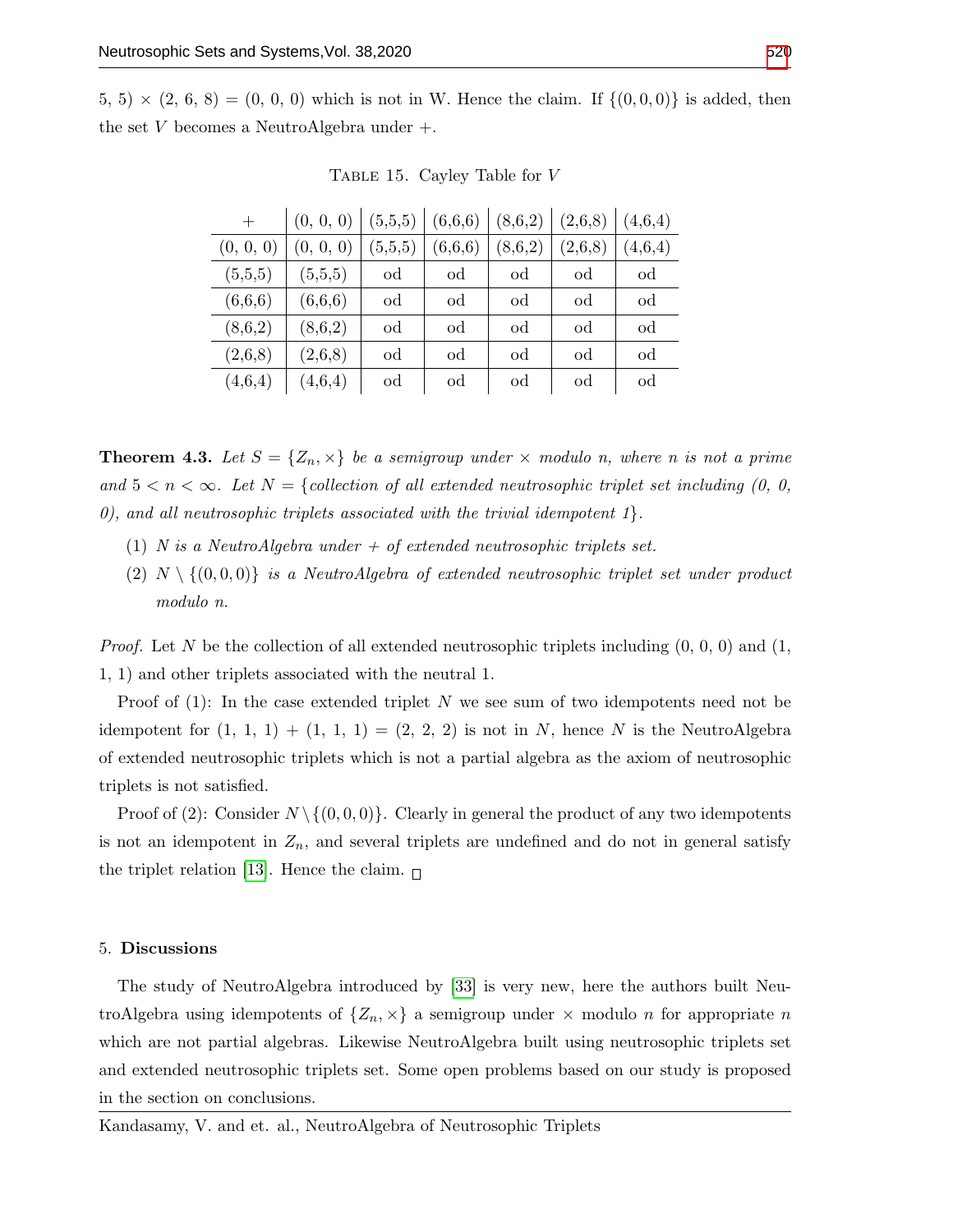### 6. Conclusions

For the first time authors have NeutroAlgebra using idempotents of a semigroup  $S =$  $\{Z_n, \times\}$ ; n a composite number  $5 < n < \infty$ , neutrosophic triplets and extended neutrosophic triplets. We have obtained NeutroAlgebras of idempotents which are not partial algebras under the classical operation of  $+$  and  $\times$  only using  $S = \{Z_n, \times\}$ , the semigroup under product for appropriate n. We have obtained both existence and non-existence theorem for NeutroAlgebras of idempotents in S. We suggest certain open problems for researchers as well as these problems will be taken by the authors for future study.

Problem 1: Does there exist a n (n a composite number) such that using  $\{Z_n, \times\}$  there are no non trivial NeutroAlgebra of neutrosophic triplet set and NeutroAlgebra in extended neutrosophic triplet set?

Problem 2. Does there exist a n, n a composite number such that  $\{Z_n, \times\}$  has its collection of trivial and non trivial idempotents denoted by  $N$  to be such that;

- $(N,+)$  is not NeutroAlgebra of idempotents ?
- $(N, \times)$  is not a NeutroAlgebra of idempotents?

Problem 3: Prove in case of  $\{Z_{3p},\times\}$  and  $\{Z_{4p},\times\}$ , the idempotents are only of the form mentioned in Tables [10](#page-8-0) and [11](#page-8-1) respectively.

Funding: This research received no external funding.

Conflicts of Interest:"The authors declare no conflict of interest.

#### References

- 1. F. Smarandache, "A unifying field in logics. neutrosophy: Neutrosophic probability, set and logic," 1999.
- <span id="page-12-0"></span>2. F. Smarandache, Neutrosophic Perspectives: Triplets, Duplets, Multisets, Hybrid Operators, Modal Logic, Hedge Algebras. And Applications. EuropaNova, 2017.
- 3. W. B. Vasantha, I. Kandasamy, and F. Smarandache, "A classical group of neutrosophic triplet groups using  $\{Z_{2p},\times\}$ ," *Symmetry*, vol. 10, no. 6, 2018.
- 4. W. B. Vasantha, I. Kandasamy, and F. Smarandache, "Neutrosophic duplets of  $\{Z_{pn},\times\}$  and  $\{Z_{pq},\times\}$  and their properties," Symmetry, vol. 10, no. 8, 2018.
- 5. W. B. Vasantha, I. Kandasamy, and F. Smarandache, "Algebraic structure of neutrosophic duplets in neutrosophic rings," Neutrsophic Sets and Systems, vol. 23, pp. 85–95, 2018.
- 6. W. B. Vasantha, I. Kandasamy, and F. Smarandache, "Neutrosophic triplets in neutrosophic rings," Mathematics, vol. 7, no. 6, 2019.
- 7. W. B. Vasantha, I. Kandasamy, and F. Smarandache, "Neutrosophic quadruple vector spaces and their properties," Mathematics, vol. 7, no. 8, 2019.
- 8. M. Ali, F. Smarandache, and M. Khan, "Study on the development of neutrosophic triplet ring and neutrosophic triplet field," Mathematics, vol. 6, no. 4, 2018.
- 9. W. B. Vasantha, I. Kandasamy, and F. Smarandache, "Semi-idempotents in neutrosophic rings," Mathematics, vol. 7, no. 6, 2019.
- <span id="page-12-1"></span>10. W. B. Vasantha, Smarandache semigroups. American Research Press, 2002.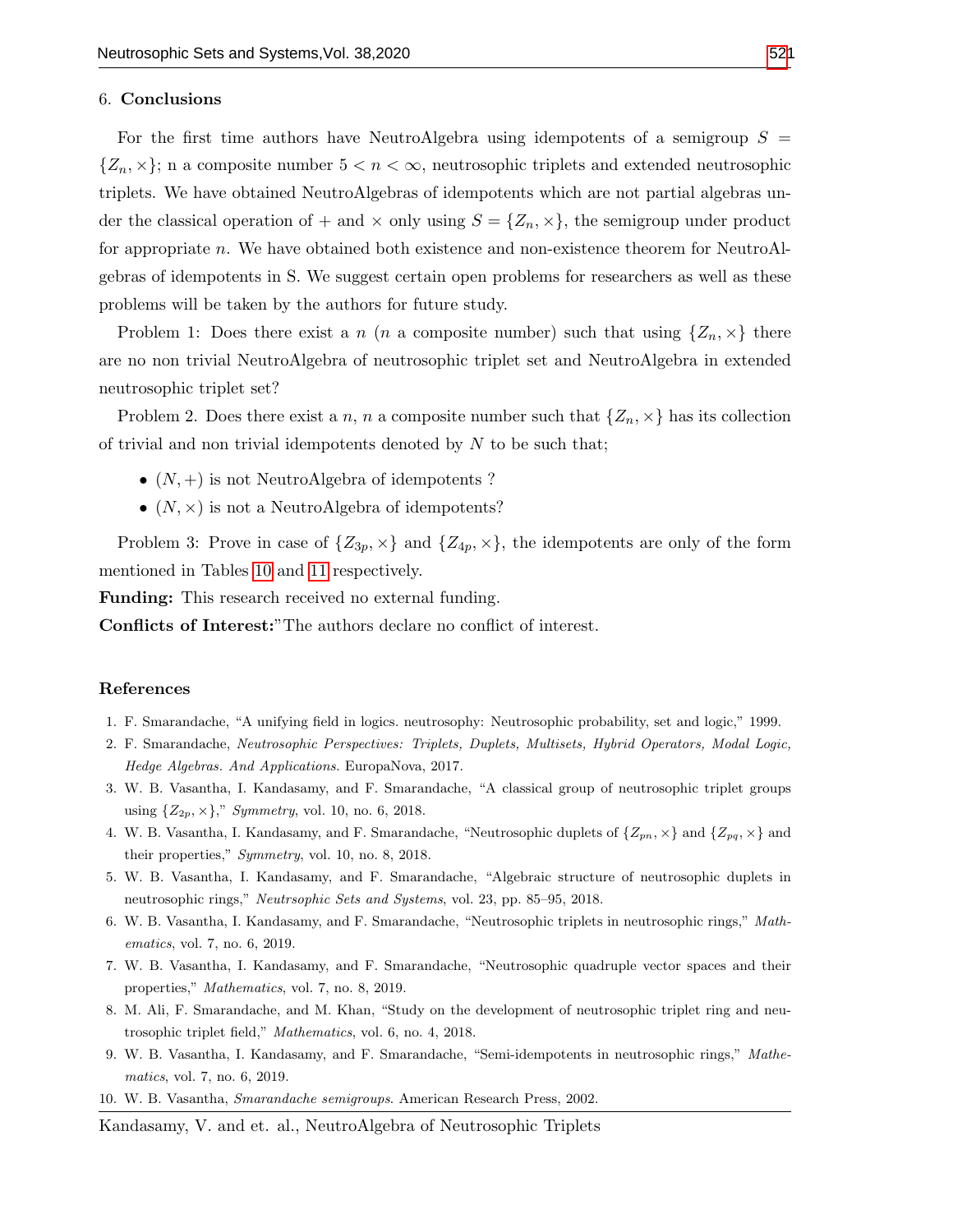- 11. F. Smarandache and M. Ali, "Neutrosophic triplet group," Neural Comput and Applic, vol. 29, p. 595–601, 2018.
- <span id="page-13-4"></span>12. A. Rezaei and F. Smarandache, "The neutrosophic triplet of bi-algebras," Neutrosophic Sets and Systems, vol. 33, no. 1, p. 20, 2020.
- <span id="page-13-1"></span>13. W. B. Vasantha, I. Kandasamy, and F. Smarandache, Neutrosophic Triplet Groups and Their Applications to Mathematical Modelling. EuropaNova: Brussels, Belgium, 2017, 2017.
- 14. A. A. A. Agboola, A. D. Akwu, and Y. Oyebo, "Neutrosophic groups and subgroups," Smarandache Multispace & Multistructure, vol. 28, p. 105, 2013.
- 15. W. B. Vasantha, I. Kandasamy, and F. Smarandache, "Neutrosophic components semigroups and multiset neutrosophic components semigroups," Symmetry, vol. 12, no. 5, p. 818, 2020.
- 16. A. A. A. Agboola, B. Davvaz, and F. Smarandache, "Neutrosophic quadruple algebraic hyperstructures," Annals of Fuzzy Mathematics and Informatics, vol. 14, pp. 29–42, 2017.
- 17. M. Abobala, "Ah-subspaces in neutrosophic vector spaces," International Journal of Neutrosophic Science, vol. 6, pp. 80–86, 2020.
- 18. M. Abdel-Basset, A. Gamal, L. H. Son, F. Smarandache, et al., "A bipolar neutrosophic multi criteria decision making framework for professional selection," Applied Sciences, vol. 10, no. 4, p. 1202, 2020.
- 19. M. Abdel-Basset, R. Mohamed, A. E.-N. H. Zaied, A. Gamal, and F. Smarandache, "Solving the supply chain problem using the best-worst method based on a novel plithogenic model," in Optimization Theory Based on Neutrosophic and Plithogenic Sets, pp. 1–19, Elsevier, 2020.
- 20. M. Abdel-Basset, W. Ding, R. Mohamed, and N. Metawa, "An integrated plithogenic mcdm approach for financial performance evaluation of manufacturing industries," Risk Management, vol. 22, no. 3, pp. 192– 218, 2020.
- 21. W. B. Vasantha, I. Kandasamy, and F. Smarandache, "Neutrosophic quadruple algebraic codes over z2 and their properties," Neutrosophic Sets and Systems, vol. 33, no. 1, p. 12, 2020.
- 22. M. Abdel-Basst, R. Mohamed, and M. Elhoseny, "A novel framework to evaluate innovation value proposition for smart product-service systems," *Environmental Technology*  $\mathscr$  *Innovation*, p. 101036, 2020.
- 23. M. Abdel-Basst, R. Mohamed, and M. Elhoseny, "¡? covid19?¿ a model for the effective covid-19 identification in uncertainty environment using primary symptoms and ct scans," Health Informatics Journal, p. 1460458220952918, 2020.
- <span id="page-13-0"></span>24. E. Adeleke, A. Agboola, and F. Smarandache, Refined neutrosophic rings Ii. Infinite Study, 2020.
- <span id="page-13-2"></span>25. X. Zhang, X. Wang, F. Smarandache, T. G. Jaíyéolá, and T. Lian, "Singular neutrosophic extended triplet groups and generalized groups," Cognitive Systems Research, vol. 57, pp. 32–40, 2019.
- <span id="page-13-3"></span>26. X. Zhou, P. Li, F. Smarandache, and A. M. Khalil, "New results on neutrosophic extended triplet groups equipped with a partial order," Symmetry, vol. 11, no. 12, p. 1514, 2019.
- 27. X. Zhang, F. Smarandache, and X. Liang, "Neutrosophic duplet semi-group and cancellable neutrosophic triplet groups," Symmetry, vol. 9, no. 11, p. 275, 2017.
- 28. X. Zhang, X. Wu, X. Mao, F. Smarandache, and C. Park, "On neutrosophic extended triplet groups (loops) and abel-grassmann's groupoids (ag-groupoids)," Journal of Intelligent  $\mathcal C$  Fuzzy Systems, no. Preprint, pp. 1–11, 2019.
- 29. X. Zhang, X. Wu, F. Smarandache, and M. Hu, "Left (right)-quasi neutrosophic triplet loops (groups) and generalized be-algebras," Symmetry, vol. 10, no. 7, 2018.
- 30. X. Zhang, Q. Hu, F. Smarandache, and X. An, "On neutrosophic triplet groups: Basic properties, ntsubgroups, and some notes," Symmetry, vol. 10, no. 7, 2018.
- 31. Y. Ma, X. Zhang, X. Yang, and X. Zhou, "Generalized neutrosophic extended triplet group," Symmetry, vol. 11, no. 3, 2019.